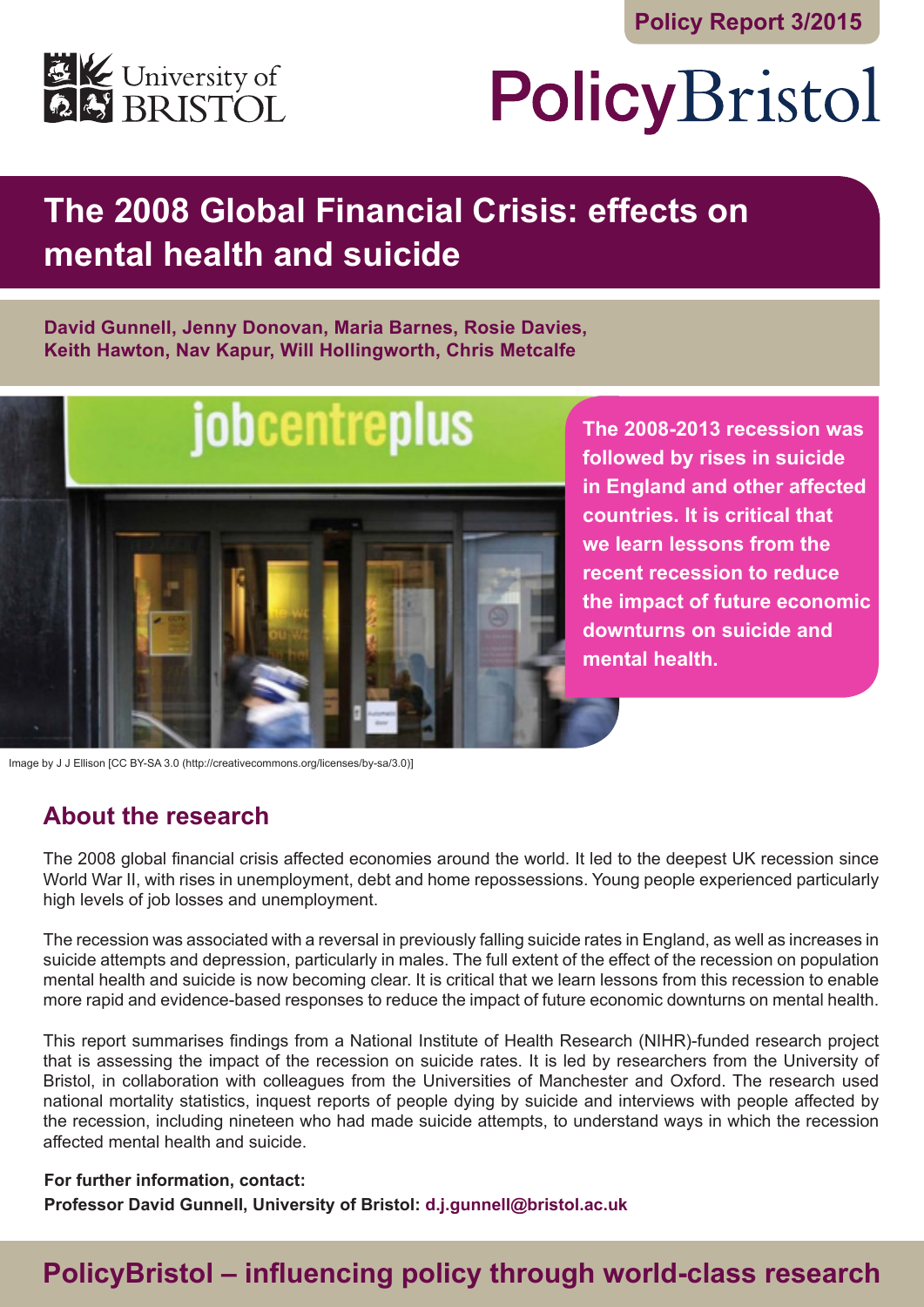### **What is the impact of the recession on mental health and suicide?**

Previously declining rates of suicide reversed around the time of the recession. There were an estimated 1000 excess deaths from suicide in the UK between 2008 and 2010. Similar rises occurred in many other countries, especially in Europe and North America. Other research has shown that areas of England experiencing the greatest rises in unemployment experienced the largest increases in the number of suicides.

In England, as in the rest of the world, the greatest rise in the incidence of suicide appeared to be in young men.

It is estimated that for every suicide death in England, approximately 30-40 people will present to hospital following self-harm (mainly suicide attempts). Thus the estimated increase in 1000 suicide deaths (see above) are likely to have been the tip of the iceberg of emotional distress, with possibly 30-40,000 additional suicide attempts during the first three years of the recession. Other research, using data collected in the Health Survey for England and the Multicentre Study of Selfharm in England, shows that after 2008, there was an increase in levels of poor mental health in males, and a rise in numbers of males presenting at hospital following suicide attempts.



## **Why do suicide rates increase during periods of economic recession?**

Unemployment, financial difficulties, debt and loss of a home increase an individual's risk of depression, suicide attempt and suicide. Rises in unemployment appear to account for less than half of the increase in suicide deaths during recessions; debt and the impact of austerity measures are likely to be other important contributors to the rises.

Other financial stressors that were identified as contributing to suicidal behaviour included disputes over benefits, wage cuts or demotions and reduced hours. A range of sources of debt were identified, including loans (e.g. hire purchase and student loans), mortgage/rent arrears, gambling and debts to friends and family. Many individuals were not in contact with mental health services or their GP.

**The deceased had worked as a manager for the same company for many years, but the business was not doing well and he was given a lower paid role. He had been worrying about his debts the night before his death.**

The Coroners' records reviewed in the research illustrate the circumstances of people who took their lives during the recession. Unemployment and financial difficulties contributed substantially to thirty-seven (14%) of the 287 suicide deaths reviewed as part of the study.

**The deceased was in his 30s and had worked for the same company for over 10 years until, following an injury at work, he was signed off for some time and was unable to return to heavy-duty work. He lost his job in 2009. He was unable to find new work, became depressed and started drinking heavily. He took his life in 2011.**

# **PolicyBristol – influencing policy through world-class research**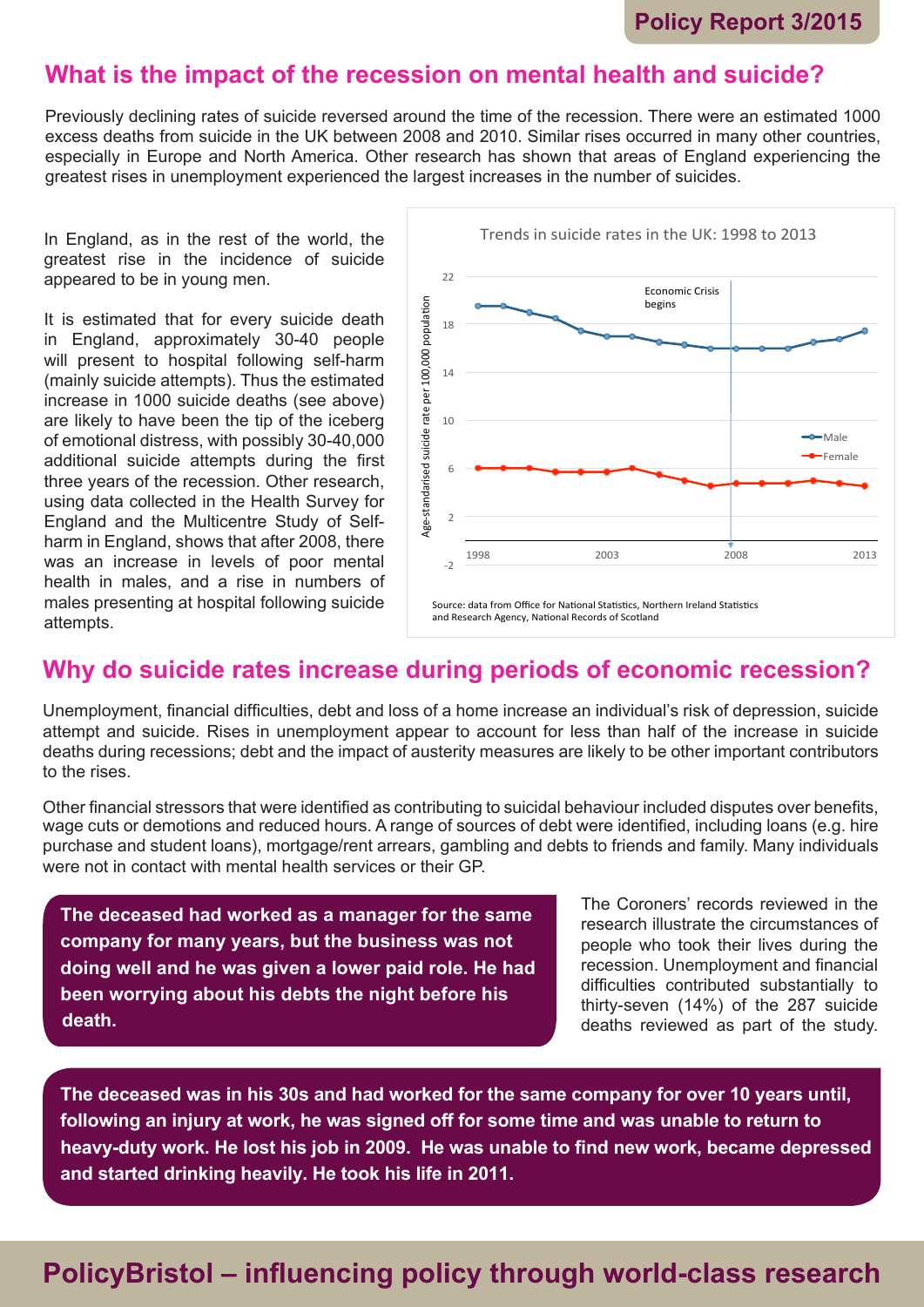Several studies have shown that the people most vulnerable to job loss and debt are individuals with pre-existing mental health problems or past psychiatric illness. Thus vulnerable individuals may become more vulnerable during periods of recession.

Unemployed interviewees reported the negative impact on their mental health of Job Centre targets for the number of job applications they should make; often they received no response to these applications and this contributed to their stress and sense of low self-worth due to failure to find employment. Despite being given suggestions about appropriate agencies to go to for advice and support, people experiencing mental health problems as a result of their financial and employment difficulties often lacked the motivation and support to navigate the benefits and advice systems, further exacerbating their problems.

**"…it was always down to me to sort out the finances and obviously if I'm ill and on a real low I don't do it and then things don't get paid and things get forgotten… Finances. It was the ultimate trigger. Obviously I was feeling low anyway and I missed- I had forgotten to make a [council tax] payment [and they put me] onto a bailiff. It was just a genuine slip, a genuine slip and they were threatening to come and take our belongings, which they didn't do – as it turns out they were trying to scare me but that tipped me over the edge."** 

**-** 35 year old man who had attempted suicide



Image by Sander van der Wel [CC BY-SA 2.0 ]

#### **Reducing the impact of recessions on mental health and suicide**

- Other research indicates that countries with more generous unemployment benefits and that invest more in active labour market programmes (e.g. job search assistance, apprenticeships, subsidised employment) experience the smallest rises in suicide during recession.
- A policy focus on creating work opportunities for young people is particularly important during periods of recession. Young people are the group most likely to be made redundant and experience difficulties finding work. Negative first experiences of job-seeking or the labour market may have a permanent scarring effect.
- Frontline staff most likely to be in contact with individuals whose mental health is affected by economic and employment difficulties should receive training in recognising and responding to risk. These include staff in advice agencies (e.g. Citizen's Advice Bureau), Job Centres, debt agencies, benefits systems, housing agencies, food banks and other such agencies, and also money lenders.
- Staff working in the NHS, social services and the advice sector need to be able to steer people affected by job loss, financial hardship and benefit changes towards appropriate help. They should be given regularly updated information on the key local and national statutory and third sector agencies (e.g. Citizens Advice Bureau (CAB), Job Centres, debt advice agencies, Samaritans).
- Timely funding should be given to advice agencies (e.g. Citizens Advice Bureau, debt advice agencies) operating in areas most affected by recession. Whilst Governments may wish to reign in spending during recession, strategic investment is needed to mitigate the worst effects of recession on mental health and to ensure, as far as possible, that the population has the emotional capacity to return to work when the recession ends.
- Provision of adequate welfare benefits will prevent people going further into debt; such debt is a potentially critical mediator of the impact of recession on mental health.

# **PolicyBristol – influencing policy through world-class research**